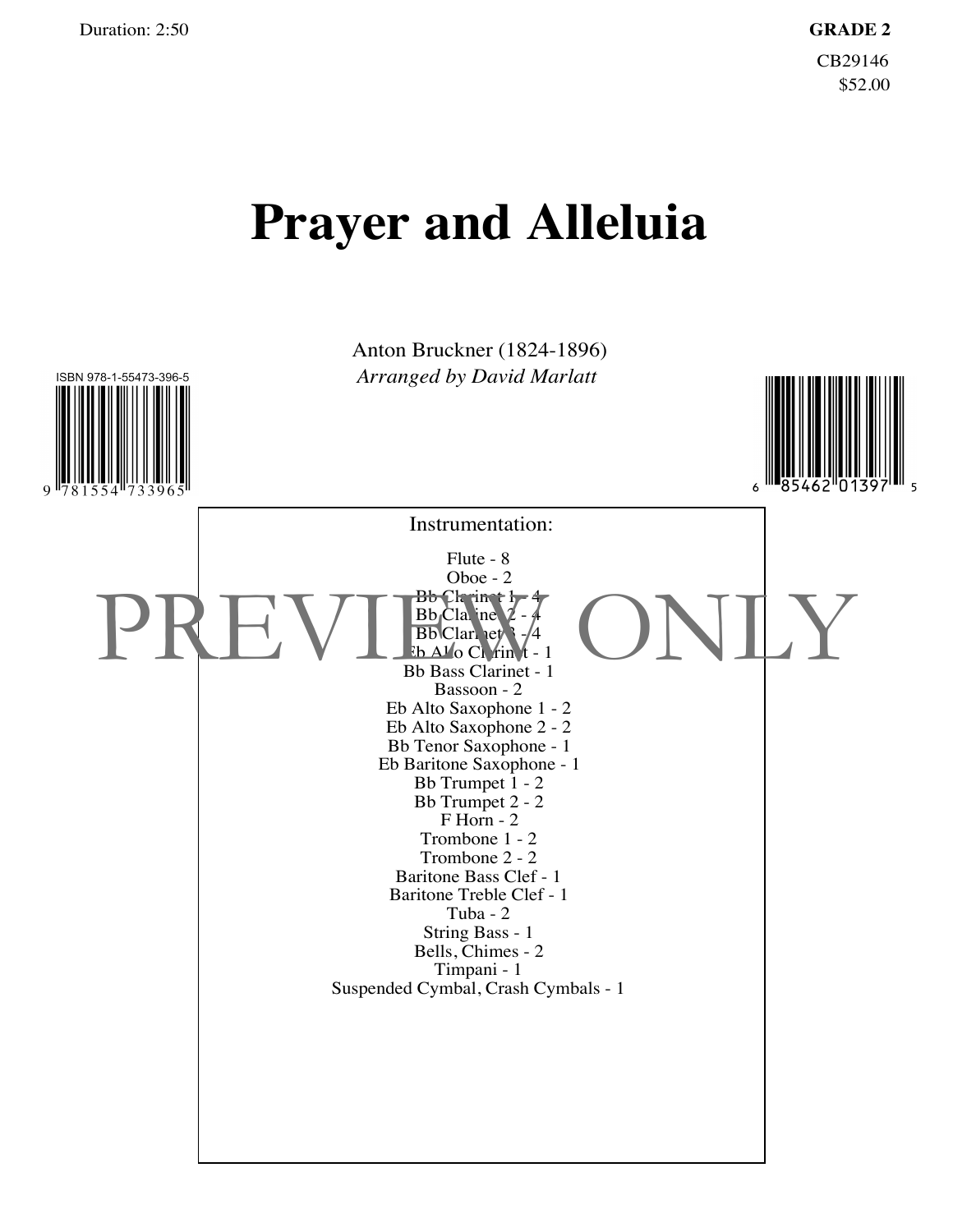*Eighth Note Publications*

## Prayer and Alleluia

*Arranged by David Marlatt* Anton Bruckner

This work, actually called *Inveni David,* is an offertory that was originally set for male chorus and four trombones. This powerful work opens in B-flat minor and gradually builds to a brilliant B-flat major *Alleluia*. Full rich sonorities makes this an ideal choice for either contest or concert use.

As with many choral pieces adapted for band, this piece offers the opportunity to work on blend, balance, intonation and dynamic control. Although rhythmically simple, this work is very exposing if sections are not balanced and in tune.

With such a massive ending, this arrangement would also work well as a mass band piece, combining several groups together.

## PREVIEW ONLY

## **www.enpmusic.com**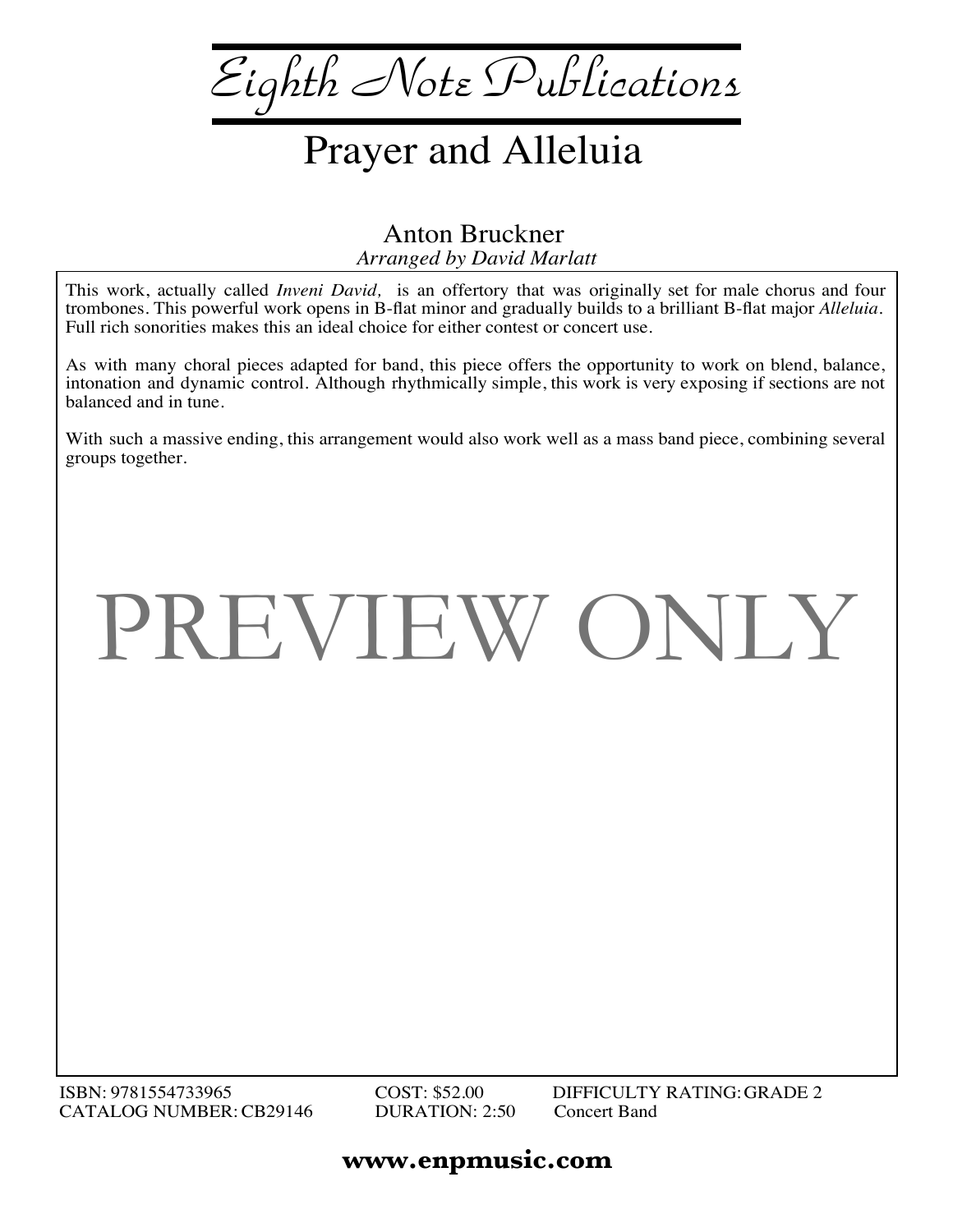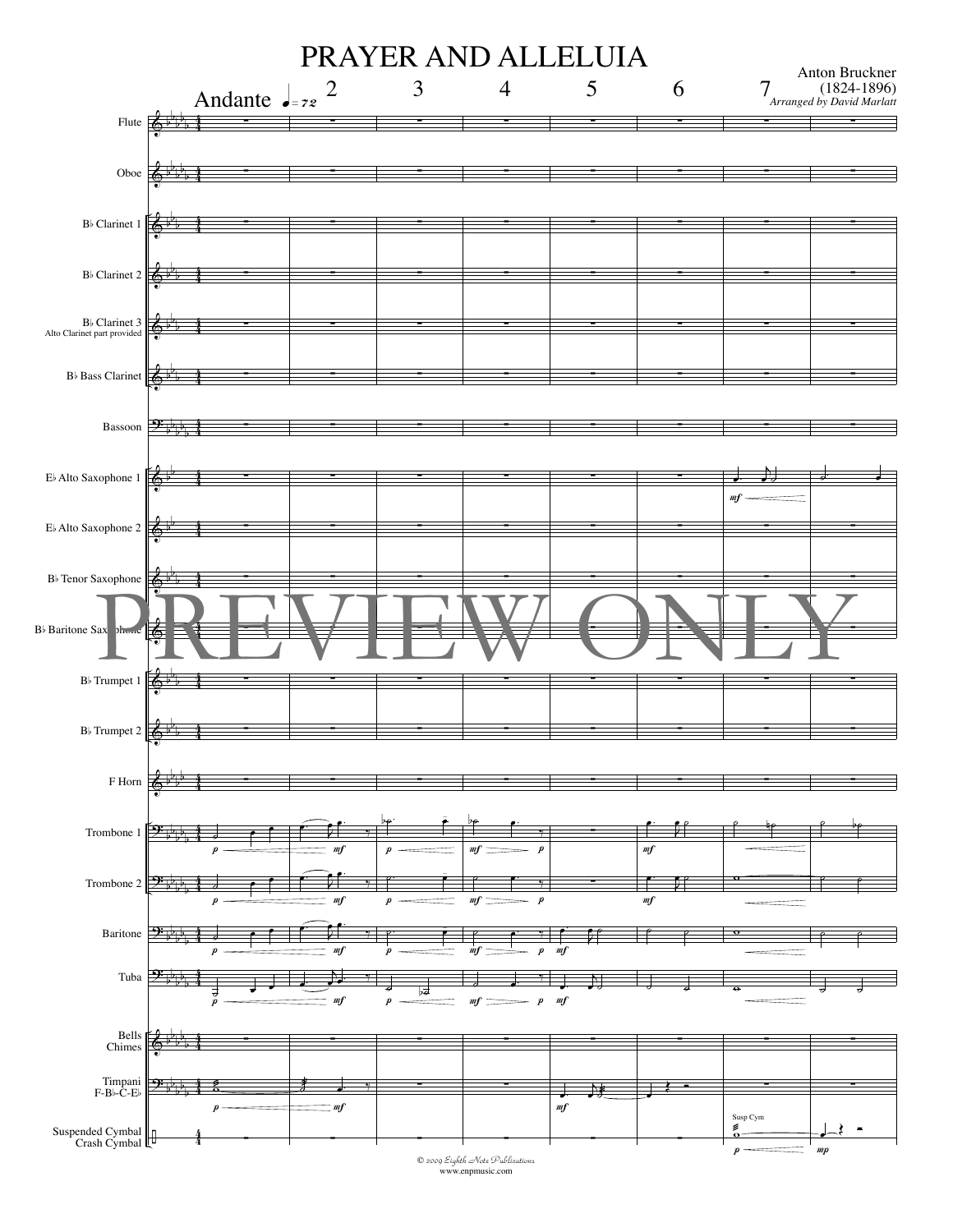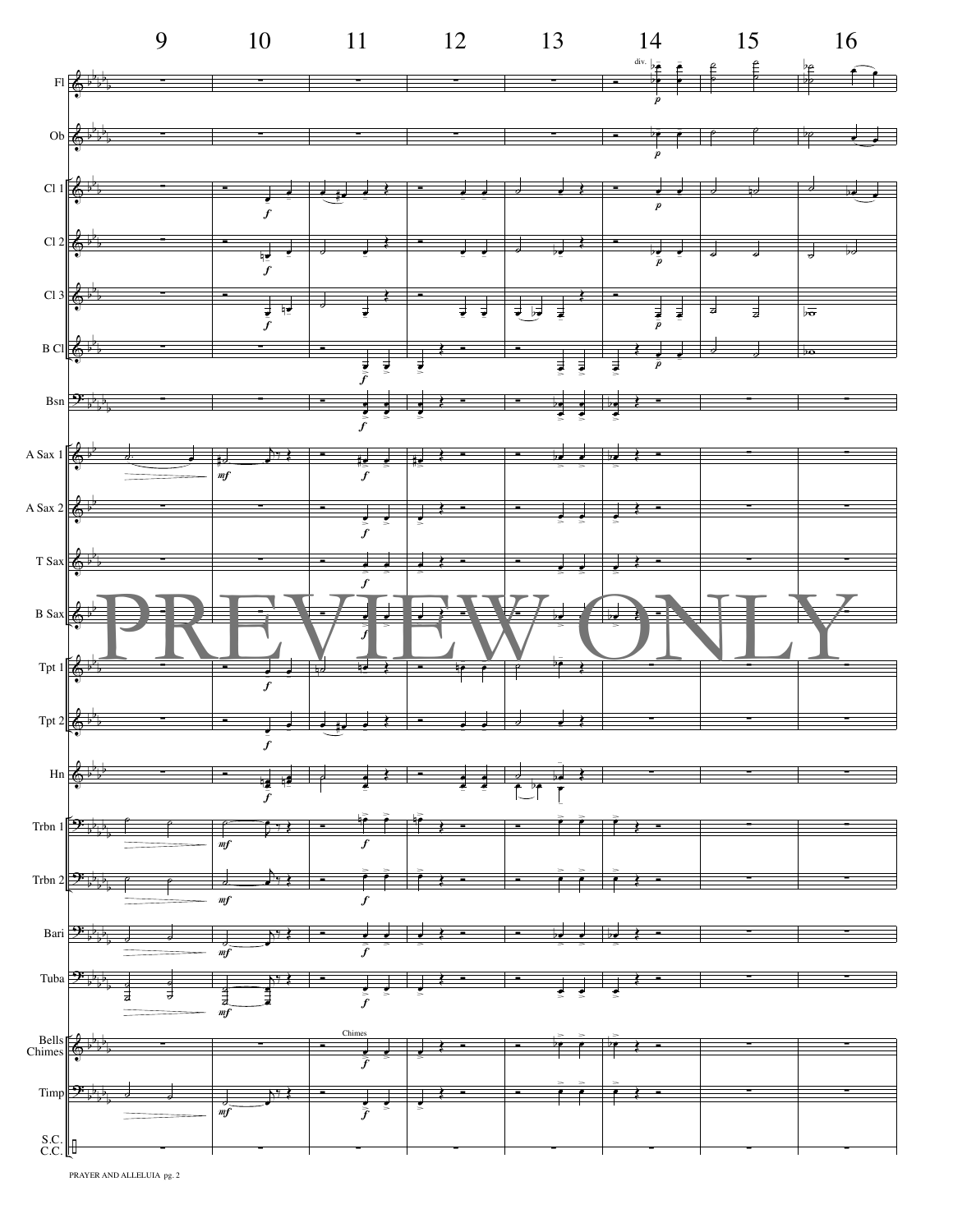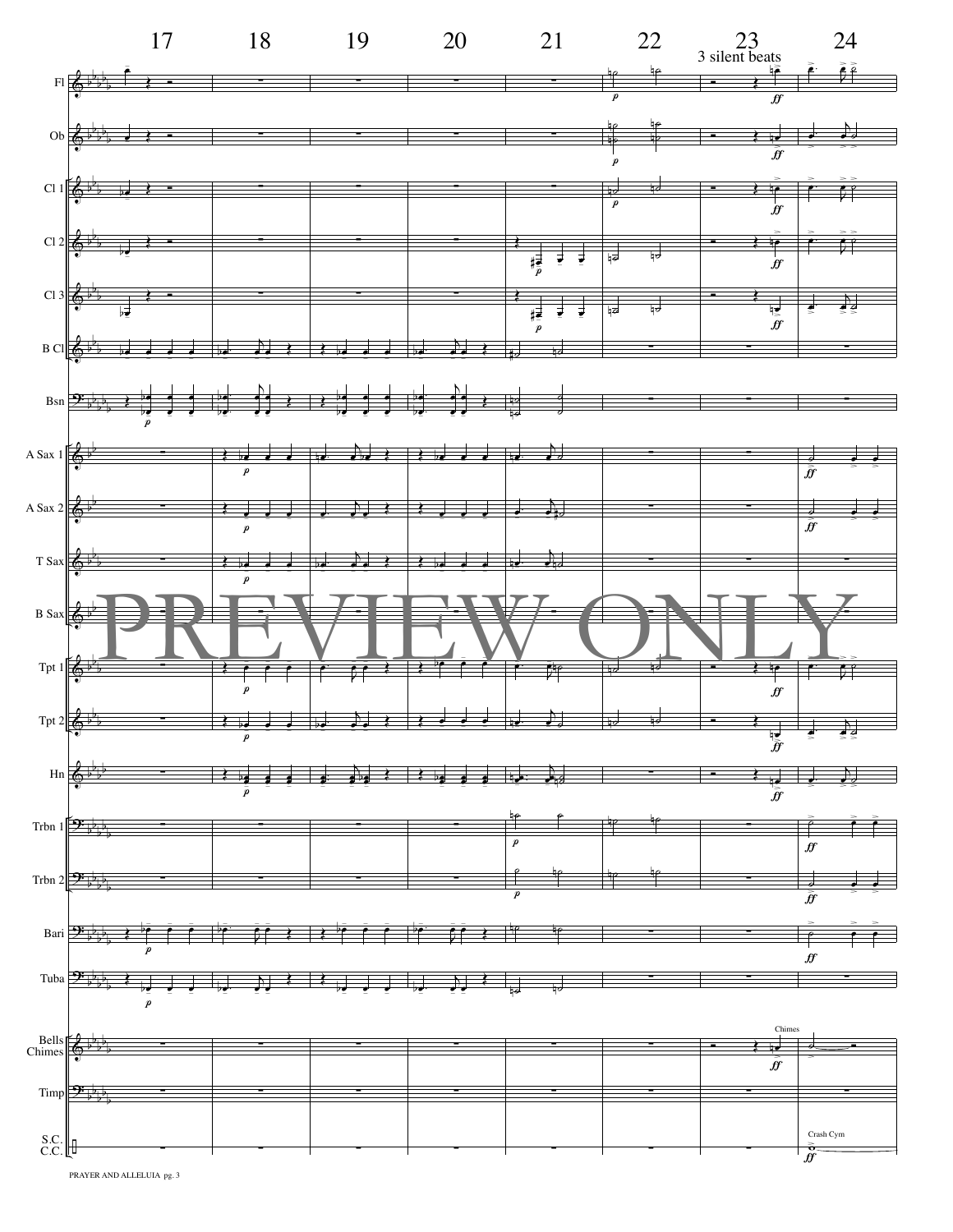

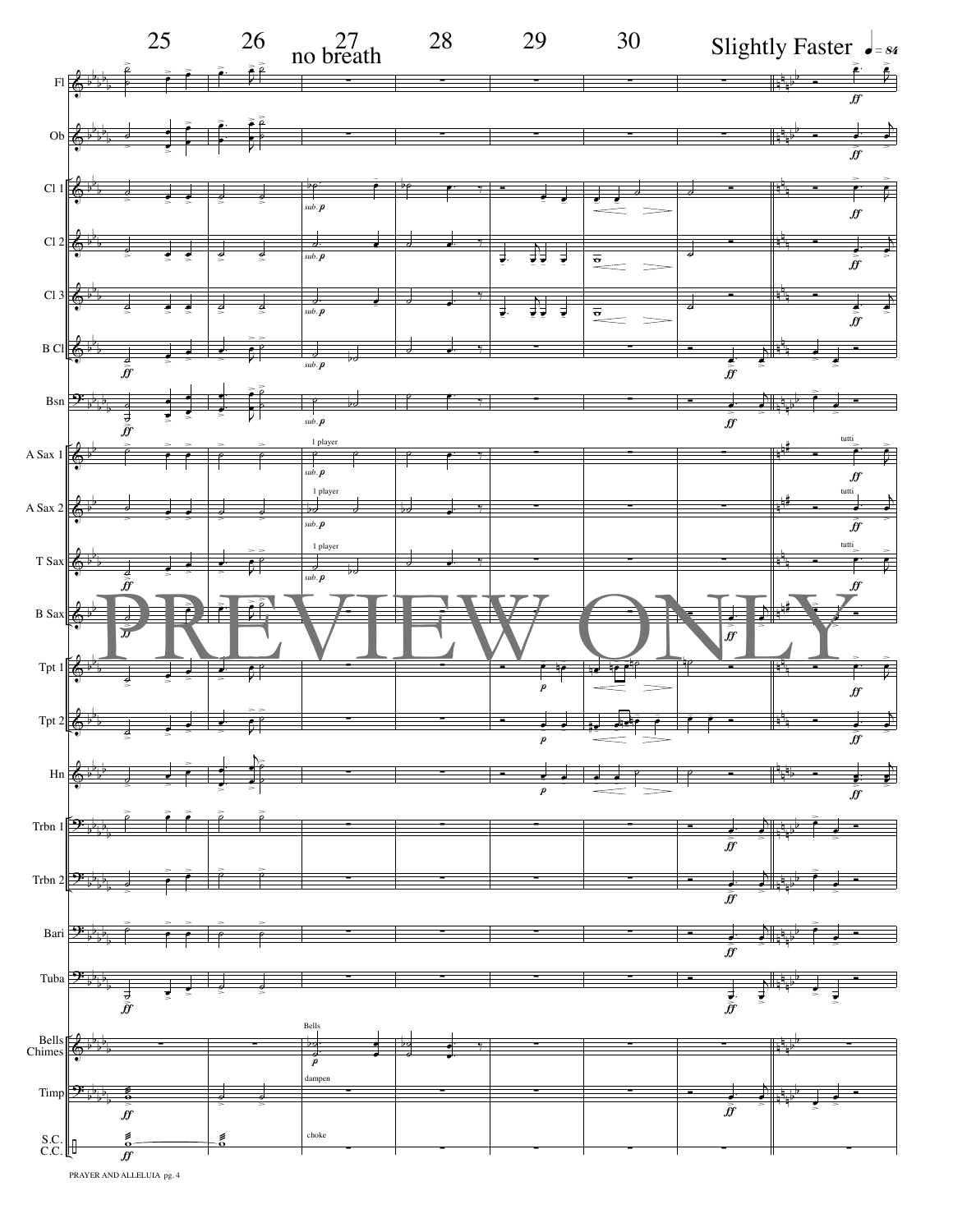